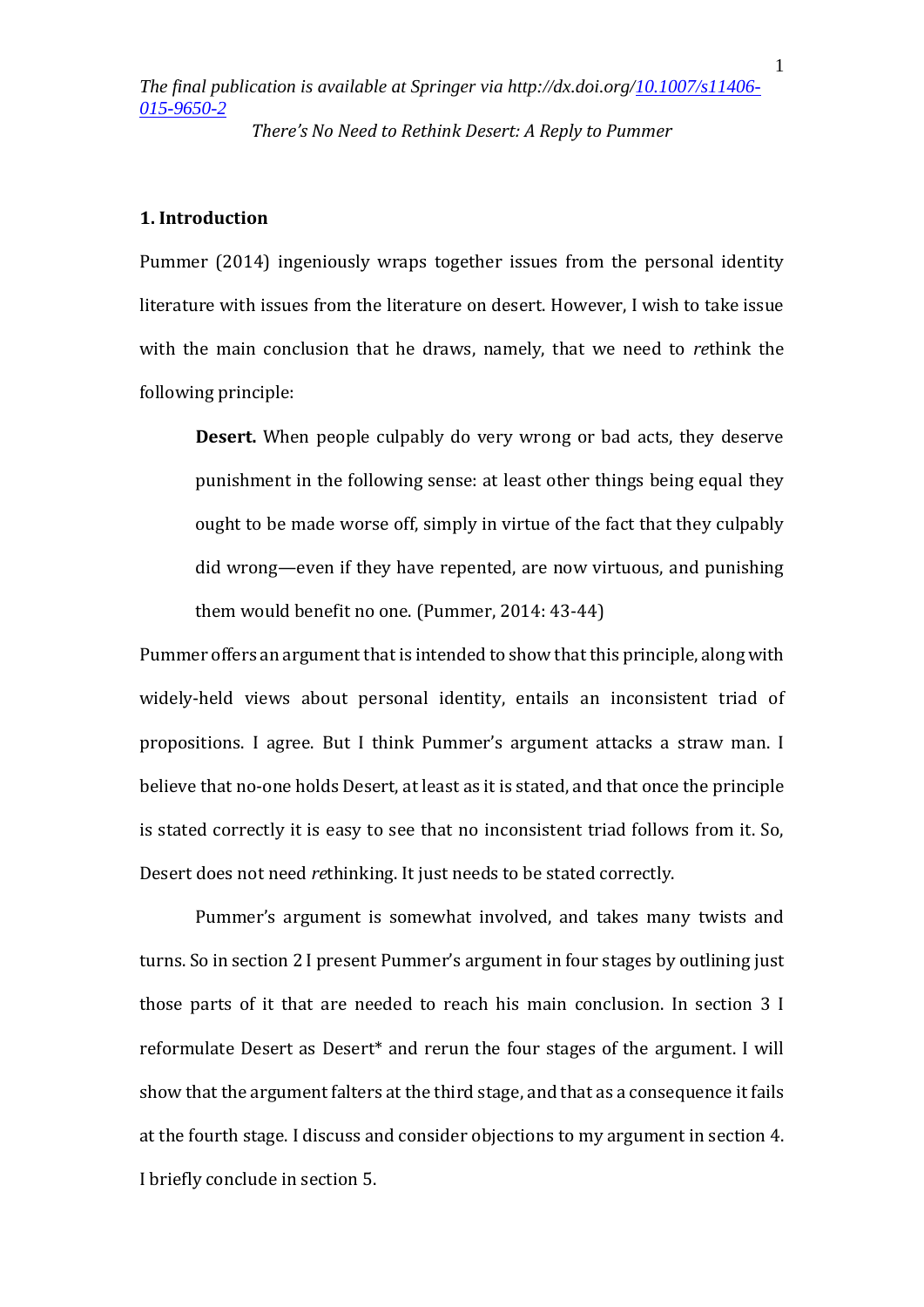### **2. Pummer's Argument in Four Stages**

1

*First stage.* Pummer asks us to consider cases of fission and fusion familiar from the personal identity literature, but with the added twist that (some of) the persons involved have culpably committed acts for which they deserve punishment. He first asks us to consider a case in which a person (we shall call her A) has culpably committed murder, but who undergoes fission such that two persons result (we shall call them B and C). Pummer argues that if we suppose that A deserves X amount of punishment, then B and C deserve X amount of punishment *each* (and so the total amount of punishment deserved increases from X to 2X). This is so, Pummer argues, whether or not we think that either B or C is identical with A. This is because, in the absence of C, B would have been identical with A, and so would herself deserve X amount of punishment (*mutatis mutandis* for C). So the mere existence of C might make a difference to whether B is identical with A, but this is only due to a 'technicality involving the logic of identity', and so it is implausible that the mere existence of C can make a difference to how much punishment B deserves (*mutatis mutandis* for C). (Pummer, 2013: 52)<sup>1</sup> It is obvious that this case generalises. No matter how many times A fissions, each of

<sup>&</sup>lt;sup>1</sup> Pummer is clear that this argument fails for a limited number of views about personal identity, e.g. the Simple view according to which there is a (brute) fact in cases of fission about which of the resultant persons is identical with the original. But Pummer assumes for the sake of argument that any such view is false. (Pummer, 2014: 46) At any rate, his argument should be endorsed by anyone who holds one of a wide variety of views on personal identity, including the views advanced by Shoemaker (1984), Parfit (1984), Lewis (1976) and Olson (1997). So Pummer's argument has a wide scope.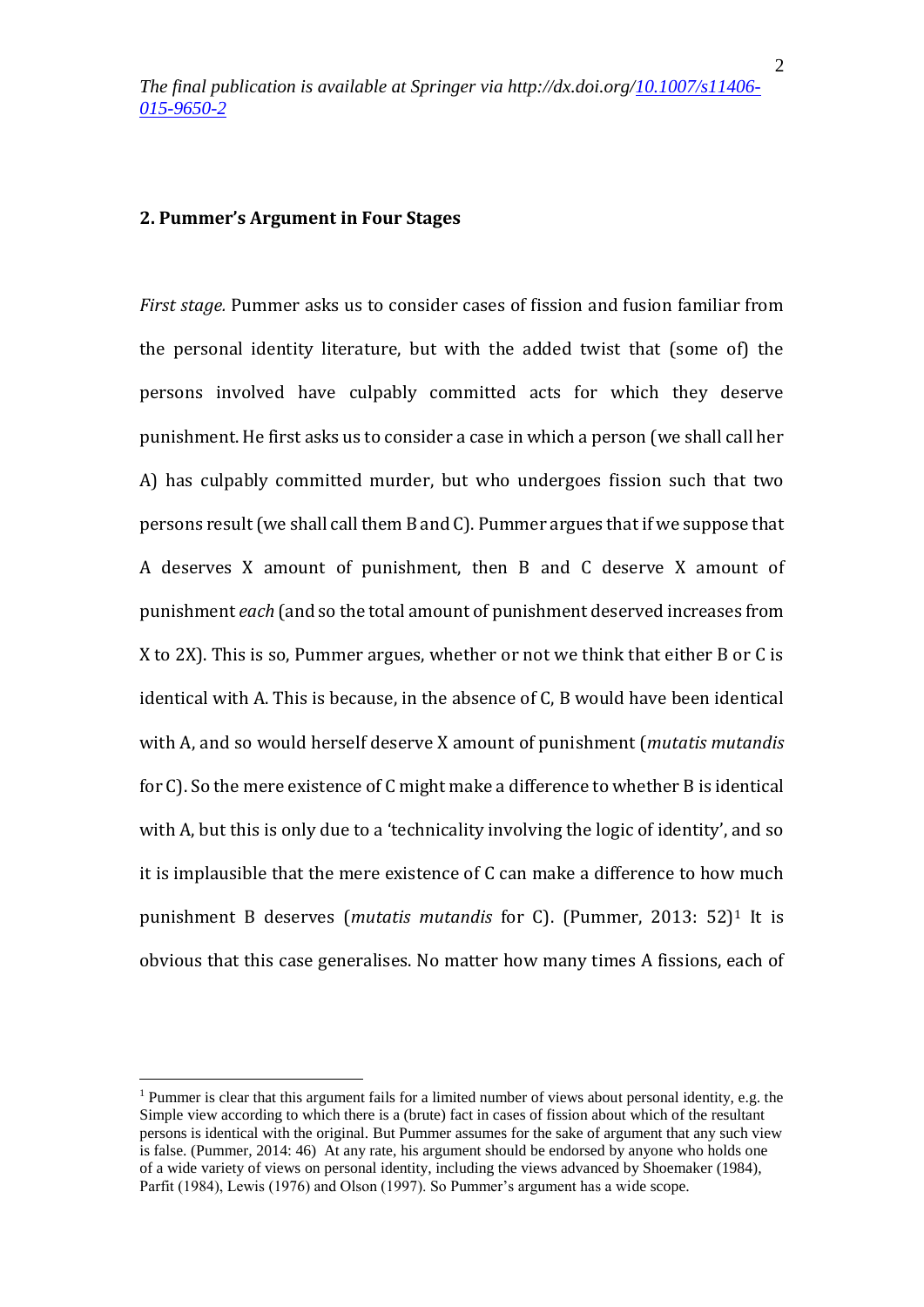*The final publication is available at Springer via http://dx.doi.org[/10.1007/s11406-](http://philpapers.org/go.pl?id=CURTNN&proxyId=&u=http%3A%2F%2Fdx.doi.org%2F10.1007%2Fs11406-015-9650-2) [015-9650-2](http://philpapers.org/go.pl?id=CURTNN&proxyId=&u=http%3A%2F%2Fdx.doi.org%2F10.1007%2Fs11406-015-9650-2)* the resultant persons will deserve however much punishment A deserves. Pummer thus endorses:

**Division Multiplies Desert.** When a person who deserves punishment undergoes division, each product of division deserves the same amount of punishment this person deserves. (Pummer, 2014: 50)

*Second stage.* Pummer asks us to consider a case of fusion in which two qualitatively identical persons (we shall call them D and E) have each committed an independent culpable act (suppose again it is murder) but who then undergo fusion such that a single person results (we shall call her F). He argues that if we suppose that D and E each deserve X amount of punishment, then F deserves X amount of punishment (and so the total amount of punishment deserved decreases from 2X to X). This is so, Pummer argues, whether or not we think that F is identical with either D or E. This is because 'punishing a fusion product [in this case, F] is, from the point of view of Desert, tantamount to punishing each of the fusion ingredients [in this case, D and E] in the same way and to the same extent', and so there is 'just as much desert-based reason to make the fusion product of [D] and [E] worse off to degree X (as there is to make [D] and [E] each worse off to degree X)'. (Pummer, 2014: 60-61) Again, it is obvious that this case generalises. No matter how many fusion ingredients we start with, the resultant fusion product will deserve however much punishment each of the fusion ingredients deserve. Pummer thus endorses:

**Fusion Divides Desert.** If *n* people who each deserve *m* years of punishment fuse, the fusion product deserves *m* years of punishment. The total prefusion punishment deserved is *m* times *n* years, and the total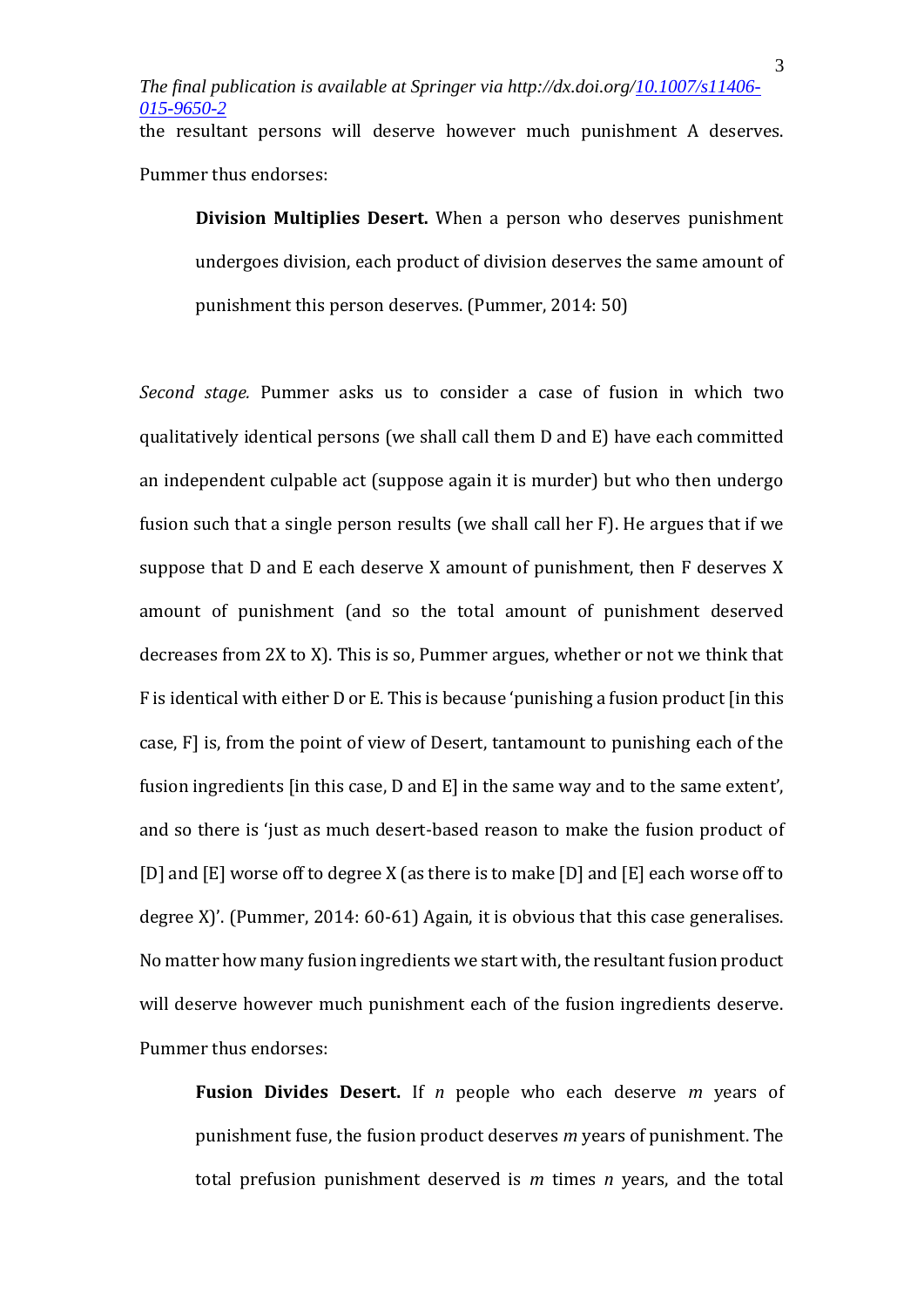postfusion punishment deserved is *m* times *n* years divided by *n*—or just *m* years. (Pummer, 2014: 62)

*Third stage.* Pummer asks us to consider ordinary (by fission and fusion standards) cases of punishment in which *n* persons deserve X amount of punishment and one person deserves Y<X amount of punishment, but such that we can, for some reason, only give each of the persons exactly the same amount of punishment. When comparing some cases, he argues, there is some number *n* such that the amount of punishment we should give to each person is higher than it would be were *n* equal to 1. He gives one such comparison in which he thinks this is true. In a case in which one single person deserves twenty years of punishment and another single person fifteen, he thinks, we should give each a lesser sentence to each person than in a case in which one-million persons each deserve twenty years of punishment, and another single person fifteen years of punishment. For the sake of argument, I allow that Pummer is right about this. He then argues that this conclusion carries across to cases of tragic fusion, i.e. those in which persons deserving of X amount of punishment fuse with persons deserving Y<X amount of punishment. He thus endorses:

**Numbers Matter FUSION.** There is some finite number *n* such that P2 [the fusion product of *n* persons deserving twenty years punishment and one deserving fifteen] deserves more punishment than P1 [the fusion product of one person deserving twenty years of punishment and one deserving fifteen] . (Pummer, 2014: 69)

In addition, he assumes that *n* is sufficiently large if it is at least one-million.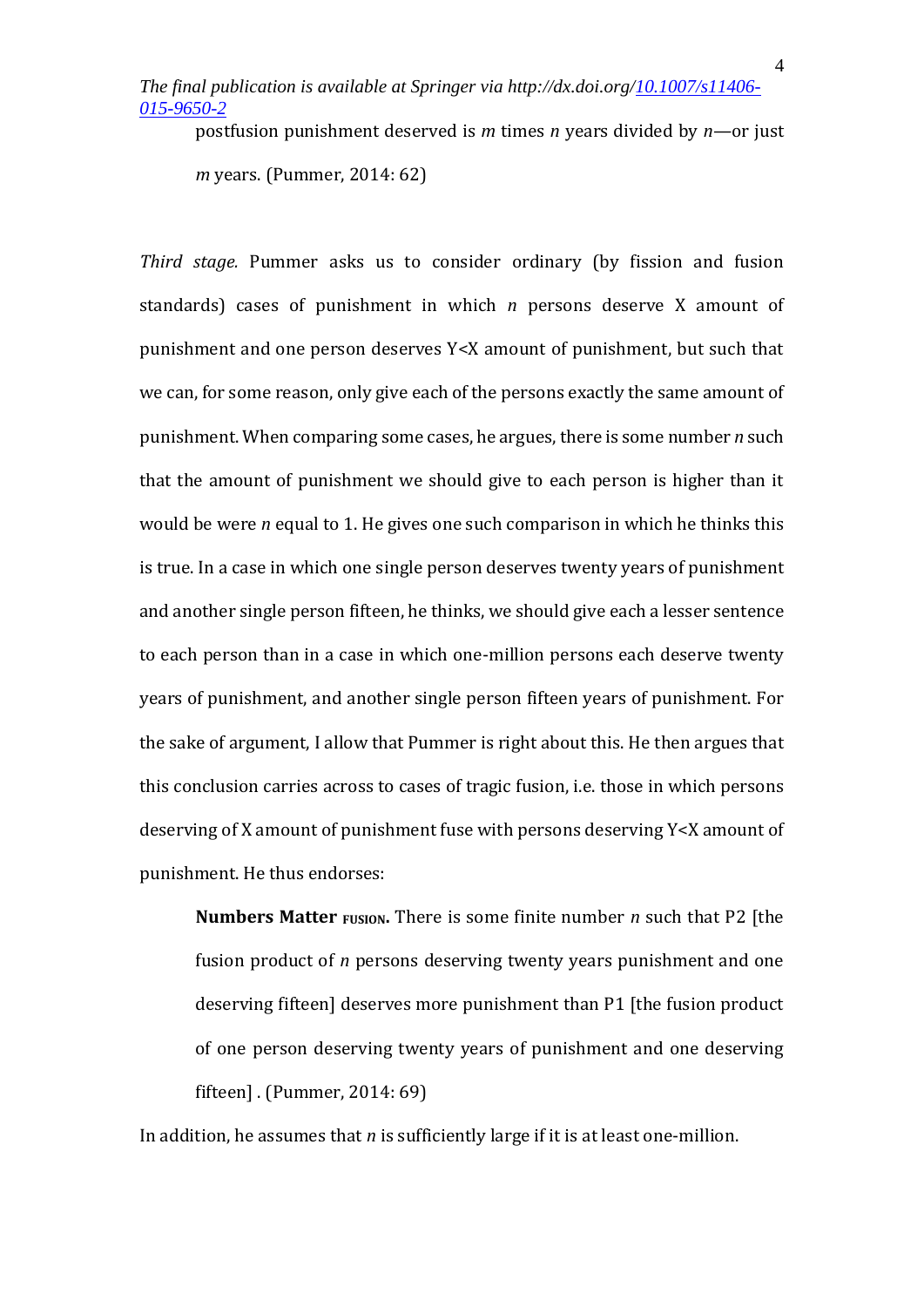*Fourth stage.* Pummer asks us to consider two cases of tragic fusion. The first, *Ordinary Fusion*, is a simple case in which a single person deserving twenty years of punishment fuses with a single person deserving fifteen. The second, *First Angela Divides*, is a more complicated case in which a single person deserving twenty years of punishment first undergoes fission such that one-million persons result, and subsequently the one-million resultant persons fuse with a single person who deserves fifteen years of punishment. He gives the following diagram to illustrate the two cases:



Pummer's contention is that Carol and Dorothy deserve the same amount of punishment. Again, for the sake of argument, I agree. But this, Pummer argues, cannot be maintained if Division Multiplies Desert and Numbers Matter FUSION are true. Division Multiplies Desert entails that each of the one-million persons that result from Angela's fission in First Angela Divides deserve twenty years of punishment each. Then Numbers Matter FUSION entails that Dorothy deserves more punishment than Carol. Thus, finally we obtain: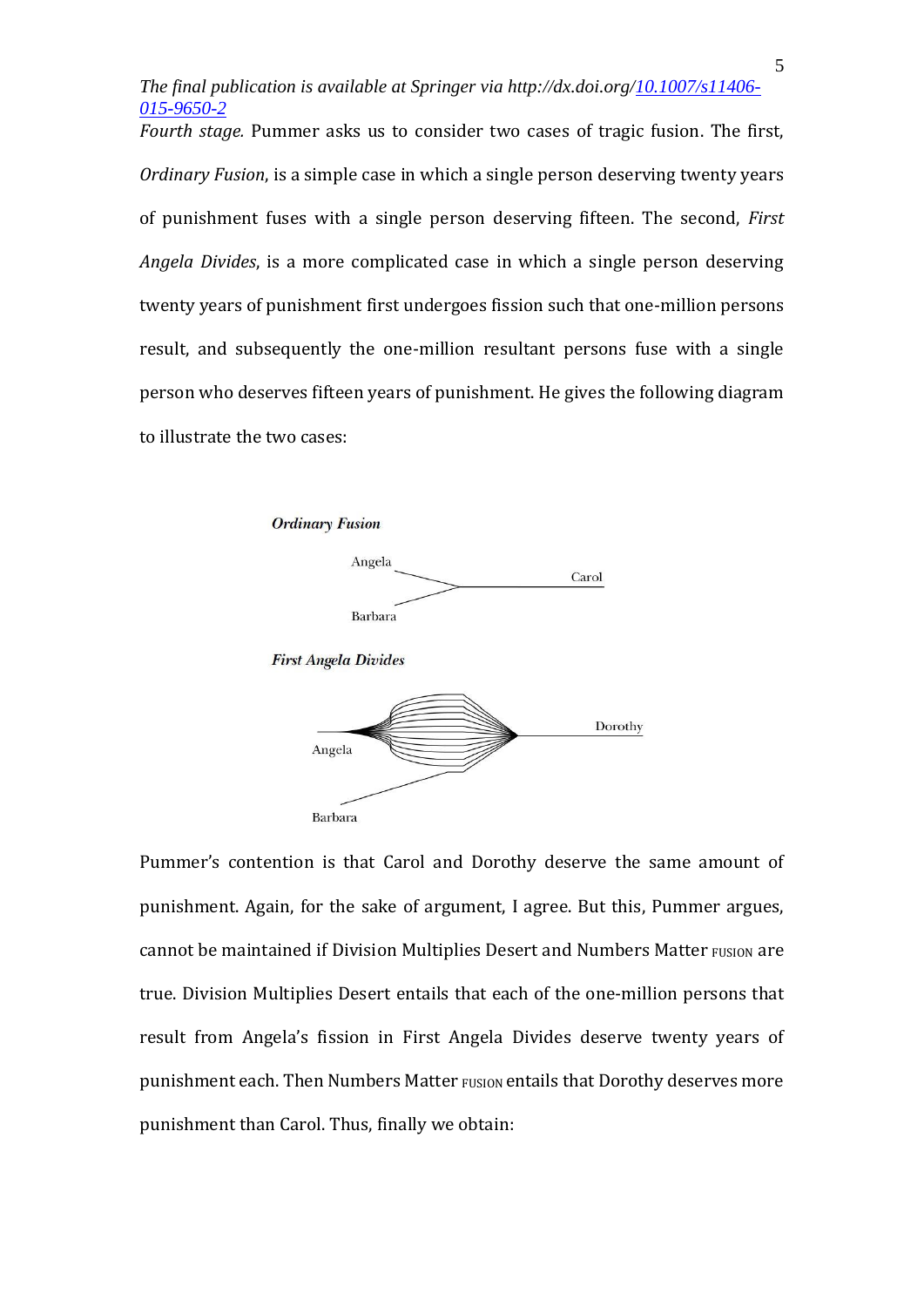#### **Fusion Problem.** We must deny either

- (i) Dorothy deserves no more punishment than Carol; or,
- (ii) Numbers Matter FUSION; or,
- (iii) Division Multiplies Desert (Pummer, 2014: 72)

# **3. Rerunning Pummer's Argument with Desert\***

To see the flaw in Pummer's argument we need to return to the beginning and consider his statement of Desert:

**Desert.** When people culpably do very wrong or bad acts, they deserve punishment in the following sense: at least other things being equal they ought to be made worse off, simply in virtue of the fact that they culpably did wrong—even if they have repented, are now virtuous, and punishing them would benefit no one. (Pummer, 2014: 43-44)

The problem with this statement of Desert is that it does not adequately distinguish between what are known as the *ingredients* of desert. On the standard view of desert any particular case involves at least three ingredients: a basis, a subject, and an object. The subject is simply the person who deserves punishment, the object is the punishment they deserve, and the basis is the thing they deserve to be punished for.<sup>2</sup> It is the latter of these ingredients that will be of importance in what follows.

<u>.</u>

<sup>&</sup>lt;sup>2</sup> See McLeod (2013) for an excellent overview of the literature on desert. McLeod's review contains references to seventy-two philosophers nearly all of who explicitly endorse the view that desert has at least these three ingredients.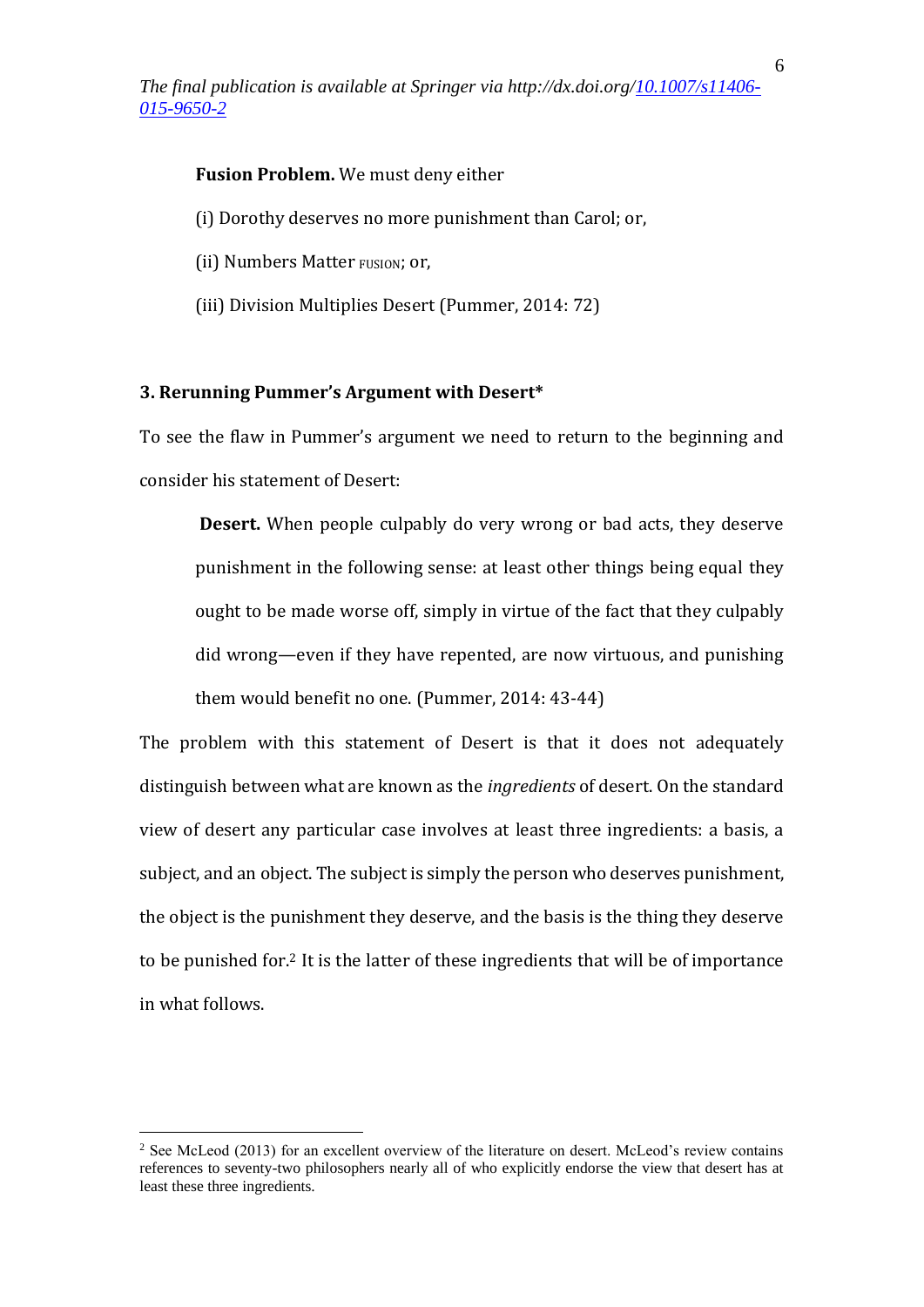Often, when we claim that a person deserves punishment, the basis upon which they deserve it can remain unspecified, because it is obviously determined by particular contextual factors. For example, if I see Suzy commit a murder and claim immediately afterwards that she deserves to be sent to prison, it is obvious that it is on the basis of the murder that I make my claim. And if I claim at my local abstinence meeting that some well-known philanderer deserves a harsh punishment, it is obvious that it is on the basis of their well-known philandering that I make my claim.

In other cases the basis upon which one makes a claim of desert is not obvious, and needs stating. This is especially important in cases in which there are a number of potential bases upon which one is making one's claim. For example, consider a case in which there is some person about which it is known that he either committed punishable act *α*, or punishable act *β*, but it is not known which. Suppose further that act  $\alpha$  is worse than act  $\beta$  and so is such that most would consider a harsher punishment to be appropriate for committing *α* than *β*. If I claim that this person deserves a particular punishment, it would be proper to ask me upon which of these acts I base my claim. Furthermore, in cases where a person performs more than one punishable act, one can differentiate between those acts and claim that the person in question deserves separate punishments for each. So, for example, I might claim that Suzy deserves to go to prison for twenty years on the basis of the murder she committed, and deserves to go to prison for a further six years on the basis of the robbery she committed the day before. As we will see, in fission-fusion cases it will be important to keep track of the bases of desert, so in order to do so, we should formulate Desert explicitly in terms of such bases as: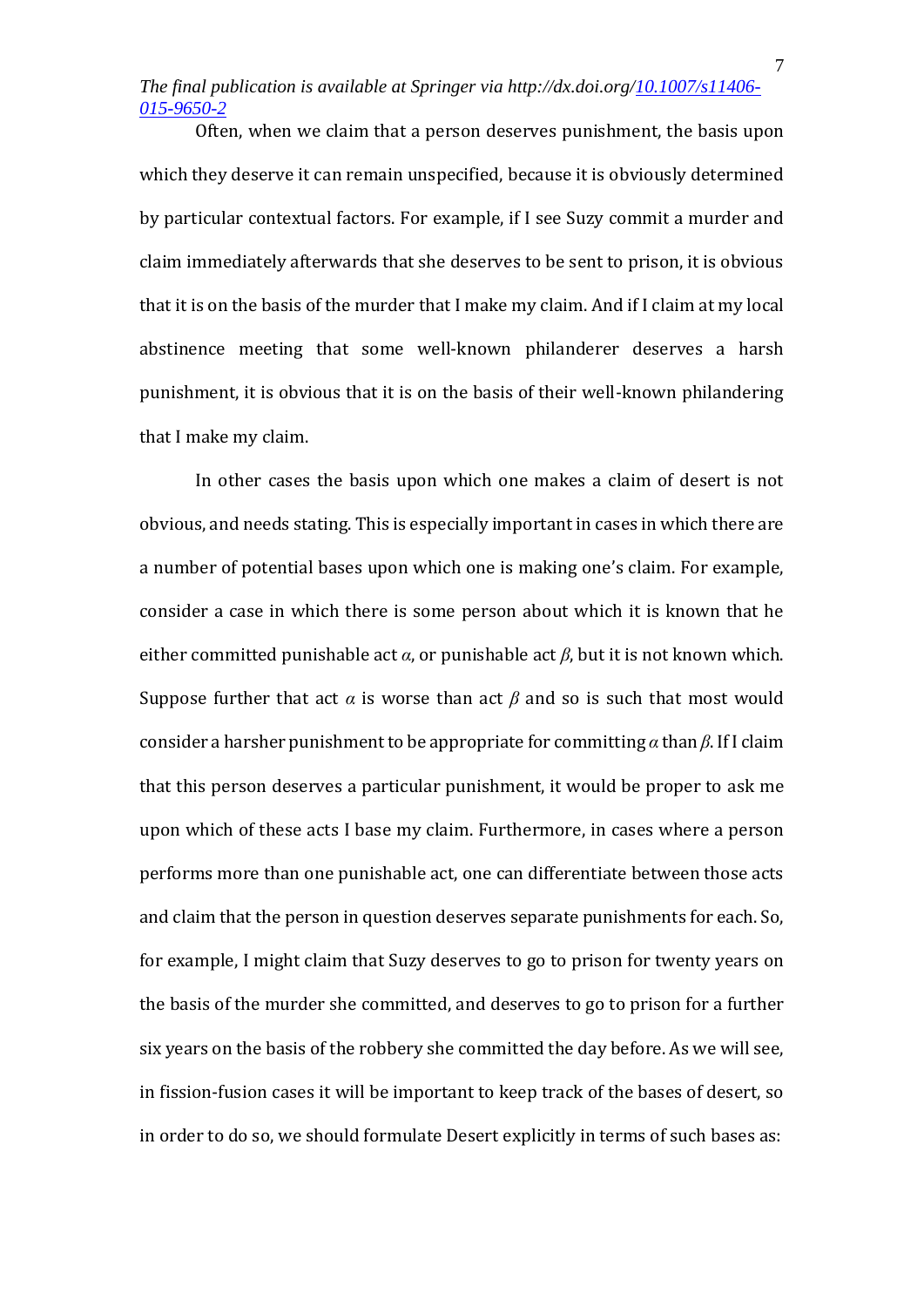**Desert\*.** When people culpably perform a very wrong or bad act *α*, they deserve to be punished on the basis of *α* in the following sense: at least other things being equal they ought to be made worse off, simply in virtue of the fact that they culpably performed *α*—even if they have repented, are now virtuous, and punishing them would benefit no one.

To see why it is important that we formulate the principle in this way when considering cases of fission and fusion we need to trace the effect of so formulating it through the various stages of Pummer's argument.

*First stage.* At this stage the effect of Desert<sup>\*</sup> is minimal. Person A culpably commits an action *α* before undergoing fission such that persons B and C result. A deserves X amount of punishment on the basis of *α*. B and C, as continuers of A, each deserve X amount of punishment on the basis of *α*. Each is appropriately connected to the punishable act *α*, and so each should be punished by amount X on its basis. The case generalises so we ought to endorse:

**Division Multiplies Desert\*.** When a person who deserves punishment on the basis of an act *α* undergoes division, each product of division deserves the same amount of punishment on the basis of  $\alpha$  as this person deserves.

*Second stage.* At the second stage the effect of Desert\* is more palpable, but still makes little difference. Person D has committed act *α* and deserves X amount of punishment on the basis of *α*. Person E has committed act *β* and deserves X amount of punishment on the basis of *β*. D and E undergo fusion such that a single person F results. Person F, as a continuer of both D and E, deserves at least some amount of punishment on the basis of *α* and some amount of punishment on the basis of *β*.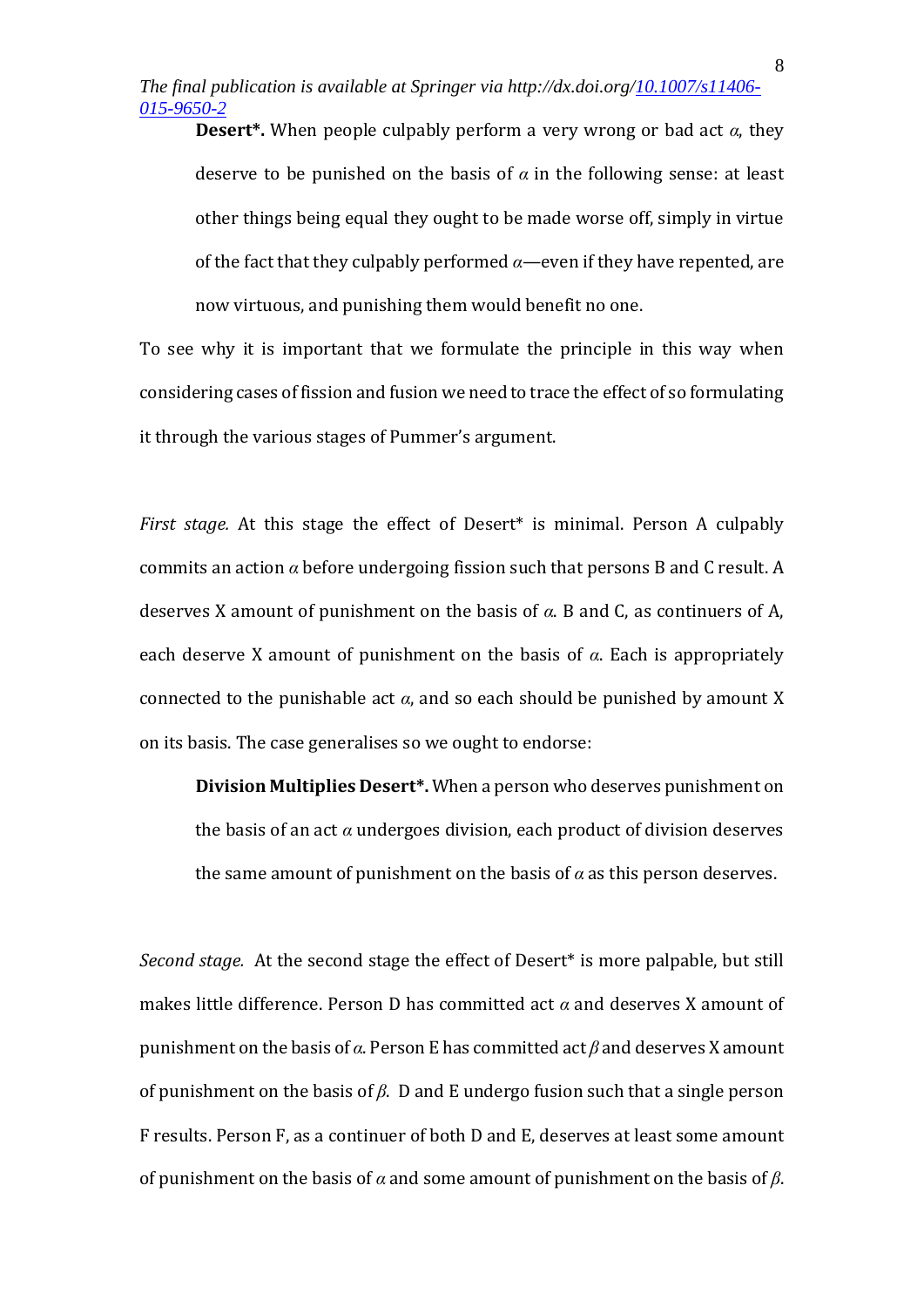But punishing F by giving her X amount of punishment is tantamount to punishing each of D and E in the same way and to the same extent, and so F should be given X amount of punishment on the basis of  $\alpha$  and  $\beta$ . This case generalises, so we should endorse:

**Fusion Divides Desert\*.** If persons *p1*, *p2*,… *pn* who each deserve *m* years of punishment for respective actions *α1*, *α2*,… *αn* fuse, the fusion product deserves *m* years of punishment on the basis of *α1*, *α2*,… *αn*.

*Third stage.* Here the effect of Desert\* becomes significant. We are to consider cases of punishment in which persons *p1, p2,…pn* deserve X amount of punishment on the basis of performing respective individual punishable acts *α1*, *α2*… *αn*, and one person *p0* deserves Y<X amount of punishment on the basis of a punishable act  $β$ . We can, for some reason, only give each of the persons exactly the same amount of punishment. In some comparisons of such cases, I have allowed, there is some number *n* such that the amount of punishment we should give to each person is higher than it would be were *n* equal to 1. Nothing changes here with the introduction of Desert\*. In a case in which one single person deserves twenty years of punishment on the basis of an act  $\alpha$  and another single person fifteen years on the basis of an act *β*, we should give each a lesser sentence than in a case in which persons *p1*, *p2*,… *p1000000* each deserve twenty years of punishment on the basis of one-million respective individual punishable acts *α1*, *α2*,… *α1000000*, and another single person *p0* fifteen years on the basis of a punishable act *β*. But it is at this stage that Pummer's argument falters. With Desert\* in play rather than Desert, it is implausible that the conclusion here carries across to all cases of tragic fusion.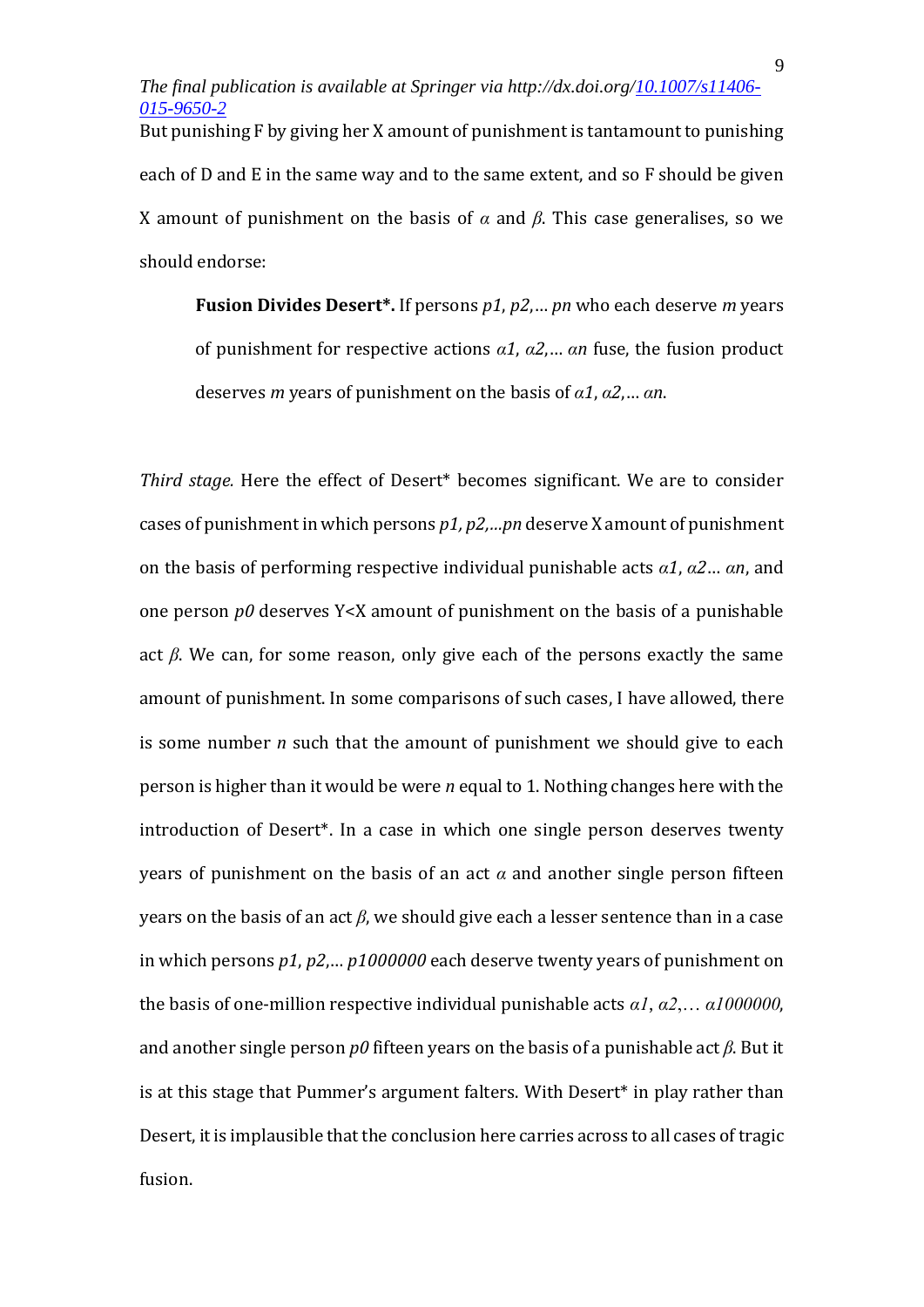It *is* plausible that the conclusion carries across to *some* cases of tragic fusion. Our base case is a case in which one single person who deserves twenty years of punishment on the basis of an act *α* fuses with another single person who deserves fifteen years on the basis of an act *β*. Call the resultant person in this case G. Now consider a case (that we shall call 'Multi Fusion') in which one-million persons *p1*, *p2*,… *p1000000*, who each deserve twenty years of punishment on the basis of one-million respective individual punishable acts *α1*, *α2*,… *α1000000*, fuse with another person *p0* who deserves fifteen years on the basis of a punishable act *β*. It is plausible that we should give a harsher sentence than we give to G to the person who results in Multi Fusion. But is *not* plausible that we should give a harsher sentence than we give to G to the person who results in a case like First Angela Divides in which one-million persons *p1*, *p2*,… *p1000000*, who each deserve twenty years of punishment on the basis of a *single* punishable act *α*, fuse with another person *p0* who deserves fifteen years punishment on the basis of a punishable act *β*. In the base case G is due punishment on the basis of two distinct punishable acts (i.e. *α* and *β*). In Multi Fusion when *p1*,*p2*…*p1000000* fuse with *p0* the punishment is due to the resultant person on the basis of one-million-and-one distinct punishable acts (i.e. *α1*, *α2*,… *α1000000* and *β*) and so it is plausible that we give this person a harsher punishment than we give G in the base case. But in cases like First Angela Divides when *p1*, *p2*… *p1000000* fuse with *p0* the punishment is, like in the base case, due on the basis of only two distinct punishable acts (i.e. *α* and *β*). We thus have a perfectly good reason to treat the second case as we treat the base case, and give the resultant person in each the same amount of punishment. So, we have a perfectly good reason to modify Numbers Matter FUSION to exclude cases like the second case here, i.e. as follows: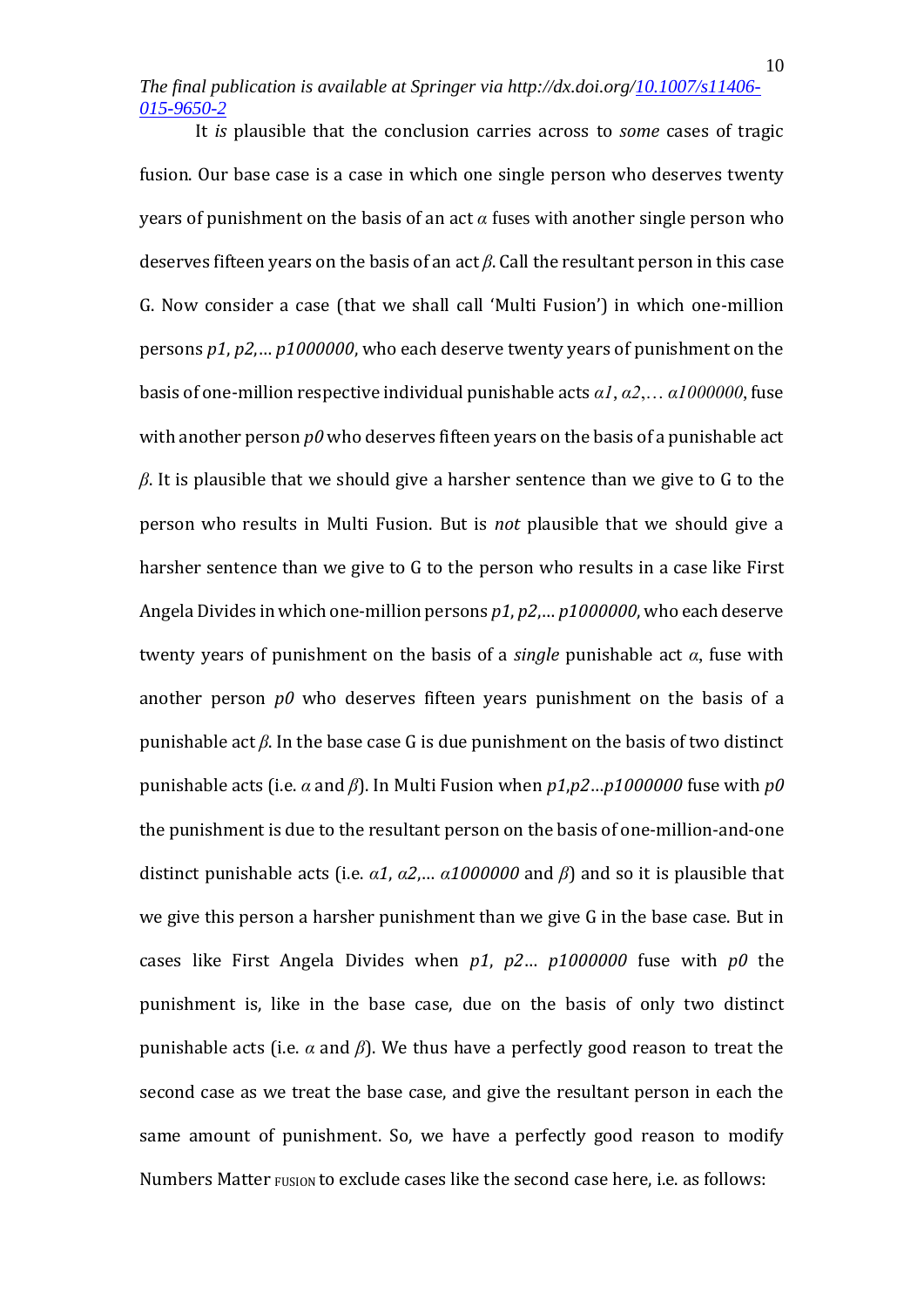**Numbers Matter** *FUSION***<sup>\*</sup>.** There is some finite number *n* such that P2 [the fusion product of *n* persons deserving twenty years punishment and one deserving fifteen] deserves more punishment than P1 [the fusion product of one person deserving twenty years of punishment and one deserving fifteen], *except in cases in which the punishment is due to P2 on the basis of only two punishable acts, and in such cases P2 deserves the same amount of punishment as P1.*

*Fourth stage.* It can now easily be seen that the fourth stage of Pummer's argument fails. No inconsistent triad of propositions can be generated simply because Division Multiplies Desert\* together with Numbers Matter FUSION\* does not entail that Dorothy deserves more punishment that Carol. Angela, in First Angela Divides, deserves twenty years of punishment on the basis of a single act  $\alpha$ . Consequently, by Division Multiplies Desert\* when Angela undergoes fission each of the resultant one-million persons are punishable on the basis of that single act α. Barbara deserves fifteen years punishment on the basis of a single act β. So, when the one-million fuse with Barbara such that Dorothy results, Dorothy is punishable on the basis of only two punishable acts, viz. α and β. As Carol in Ordinary fusion is also punishable on the basis of only two distinct punishable acts, Numbers Matter FUSION<sup>\*</sup> entails that they should receive the same amount of punishment as each other.

## **4. Discussion<sup>3</sup>**

1

<sup>&</sup>lt;sup>3</sup> Each of the objections discussed in this section are due to an anonymous referee, who I thank unreservedly for making me think harder about the dialectical situation that my argument gives rise to.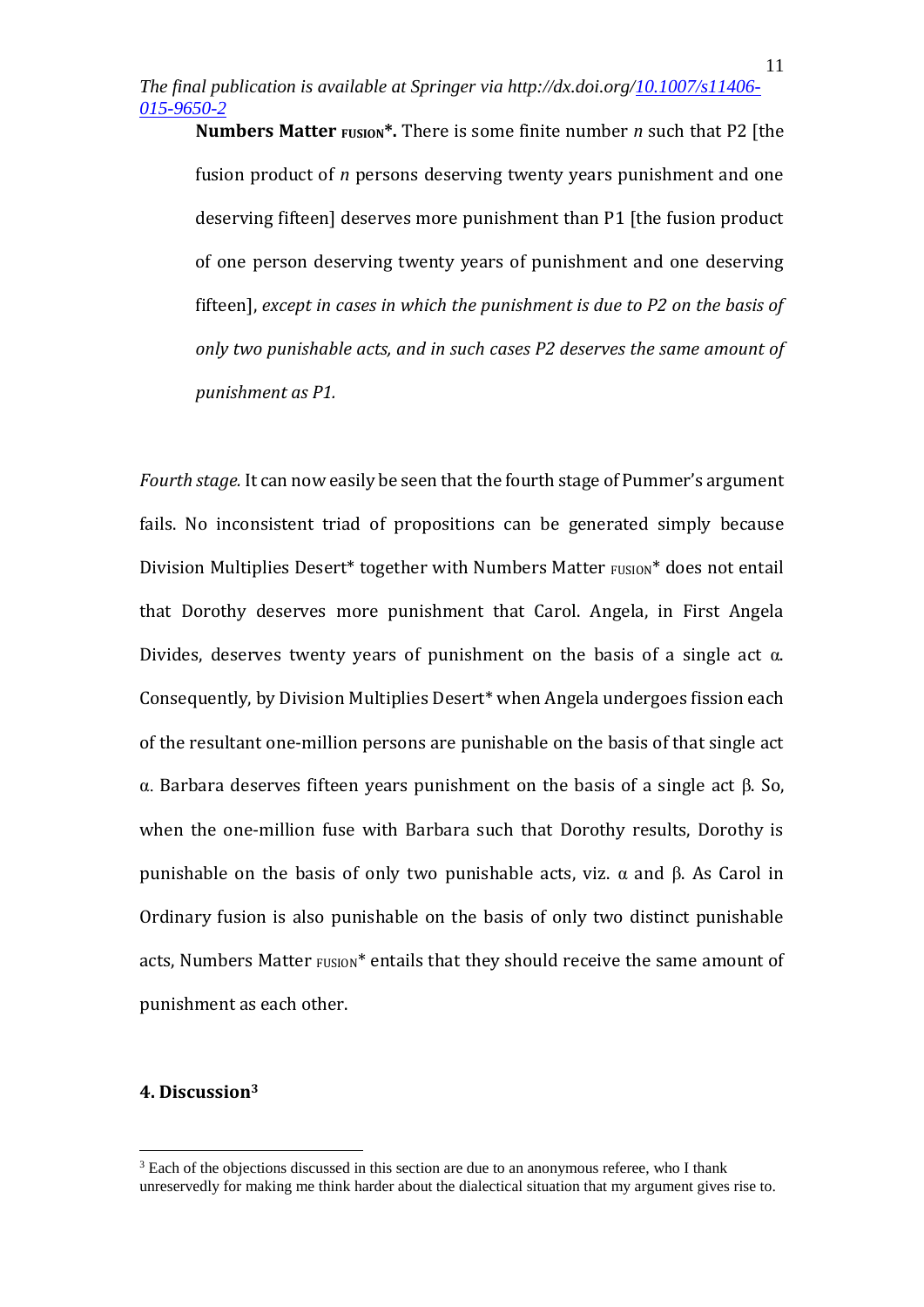I have taken pains to distinguish Desert from Desert\*. I have done so because Desert, unlike Desert\*, fails to make it clear that people only deserve to be punished on the basis of the culpable acts they have committed (or, perhaps, are otherwise responsible for). My claim is that only Desert supports Numbers Matter FUSION, and so only Desert leads to the Fusion Problem. Desert\*, by contrast, supports a *restricted* version of Numbers Matter FUSION (i.e. Numbers Matter FUSION\*) from which the Fusion Problem does not arise. Have I done enough to show *why* the unrestricted version of Numbers Matter FUSION is false? I think I have, but a few further words of explanation are in order to make this clear. The concept of desert is a relational concept. One cannot deserve *simpliciter* a certain amount of punishment – one can only deserve a certain amount of punishment *for a particular act or acts*. In First Angela Divides each of Angela's one million fission products deserves a certain amount of punishment *for an act performed by Angela*. When they fuse together with Barbara, the resultant fusion product (Dorothy) deserves a certain amount of punishment *for an act performed by Angela*, and a certain amount of punishment *for an act performed by Barbara*. So there is just a single person present, Dorothy, and there are two considerations which are relevant to what punishment she deserves. In a case in which one million and one persons *p1, p2, p3*, etc, each deserving certain amounts of punishment on the basis of one million and one separate acts fuse together there is again a single person present, but the considerations that are relevant to how much punishment this person deserves are far more numerous. The resultant fusion product deserves a certain amount of punishment *for an act performed by p1*, a certain amount of punishment *for an act performed by p2*, a certain amount of punishment *for an act performed by p3*, etc. Given that different considerations bear in the two cases, we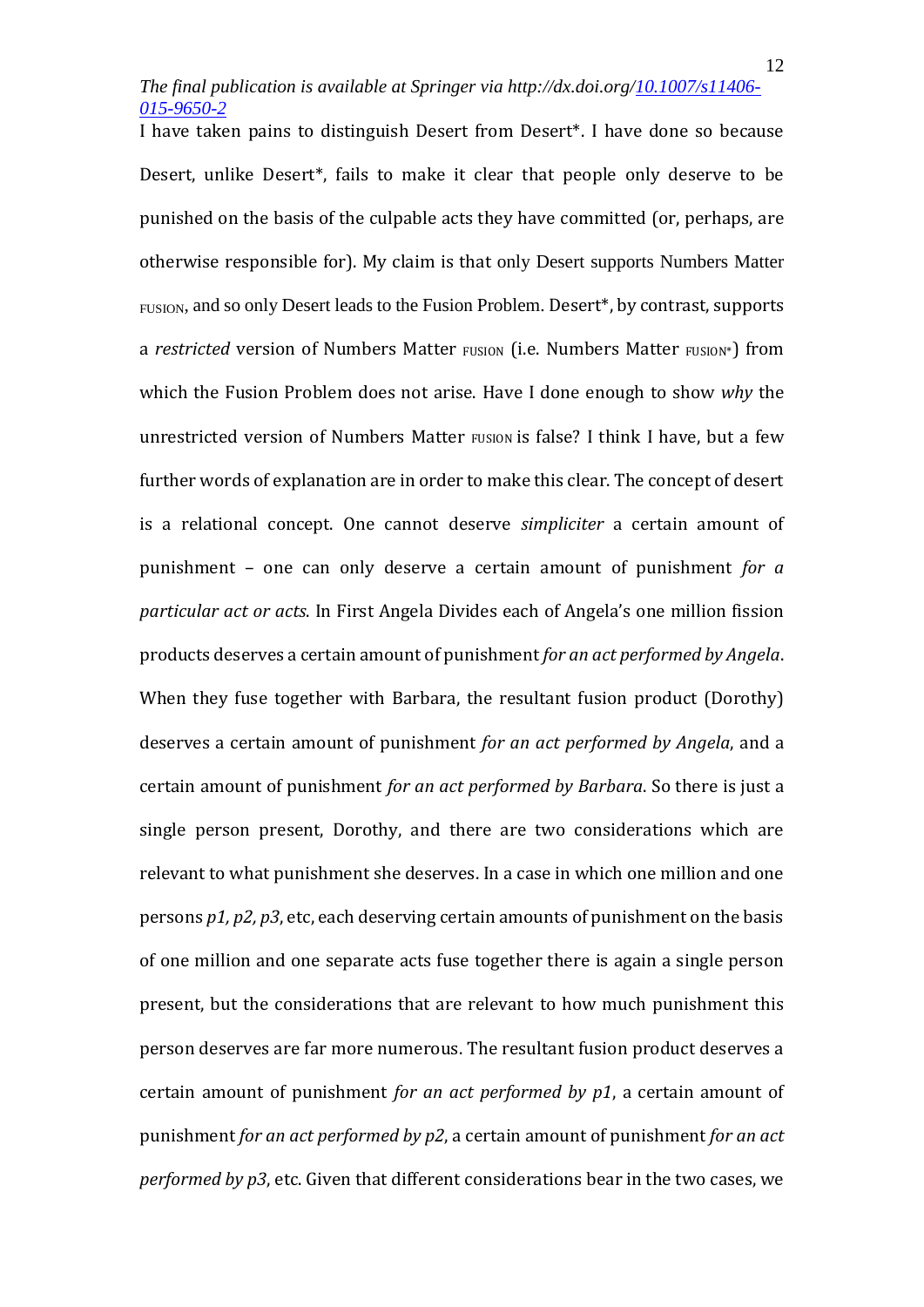shouldn't expect the punishment deserved in these two cases to be equal. Moreover, consider that in the case of Ordinary Fusion there is again a single person present (i.e. Carol, the fusion product of Angela and Barbara) who deserves a certain amount of punishment *for an act performed by Angela*, and a certain amount of punishment *for an act performed by Barbara*. These are exactly the same considerations that are relevant in First Angela Divides, and so we *should* expect the punishment deserved in these two cases to be equal.

I have argued that Numbers Matter FUSION is false, and that only a restricted version of the principle is true, on the basis that it does not take into account the bases of desert. But what cannot be denied is that Numbers Matter FUSION (i.e. in its unrestricted form) has at least a claim to intuitive support. Consider once more First Angela Divides and suppose that one confronts the situation pre-fusion (i.e. after Angela has undergone fission resulting in one million fission products, but before those fission products have fused with Barbara to produce Dorothy). Barbara, remember, deserves fifteen years of punishment on the basis of a single culpable act performed by her, and each of Angela's fission products deserves twenty years of punishment on the basis of a single culpable act performed by Angela (this is implied by Division Multiplies Desert\* as well as its unstarred counterpart). Compare this situation with Multi Fusion (i.e. the case in which a single person deserving of fifteen years of punishment on the basis of one culpable act fuses with one million persons each deserving of twenty years of punishment on the basis of one million culpable acts) and suppose one confronts this situation pre-fusion too. I claim that the correct thing to say here is this: when the fusions take place the resultant person in the first case (i.e. First Angela Divides) will deserve less punishment than the resultant person in the second case (i.e. Multi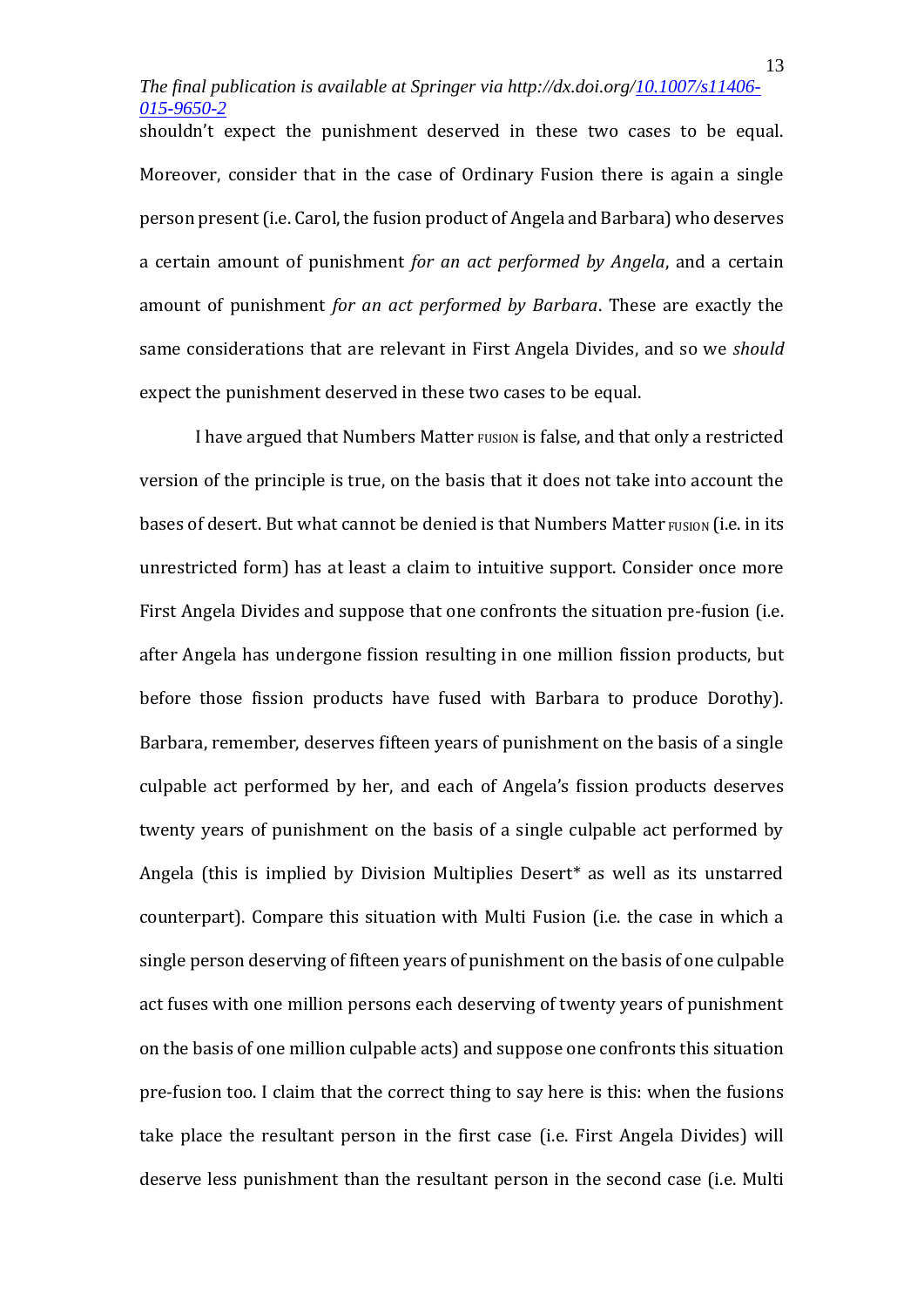Fusion). But isn't this intuitively implausible, when considering the cases prefusion like this? After all, considered at that time, the cases are exactly parallel, so shouldn't the resultant persons receive the same amount of punishment after all? Why should it matter that in the first case the one million persons were *previously* co-located but in the second they were not? Isn't it the case that the only thing that matters is how things stand *now*? If so, then Numbers Matter Fusion must be true after all.

I admit the force of the intuition that the only thing that matters when considering the cases pre-fusion is how things stand at that time, and I admit that if that intuition were a good one then it would offer strong support for Numbers Matter FUSION in its unrestricted form, which would mean that giving it up is a significant cost. However, I think there is a good reason for thinking the intuition is faulty. Our world is one in which fission and fusion do not occur, and so when we learn at a particular time that people in our world deserve a certain amount of punishment, they invariably deserve it on the basis of an action that they, and they alone, performed in the past. And so I think it is plausible that when we consider cases from a particular temporal perspective our intuitions are skewed – we have the intuition that all that matters is how things stand *now*, because in our world when considering cases of desert, invariably, all that does matter is how things stand *now*. In other words, I think the intuition is faulty precisely *because* it fails to take proper account of the past and so the bases of desert, but why we have such a faulty intuition has a natural explanation.

That the above contention is correct is bolstered, at least if my intuitions are anything to go by, by comparing the two cases atemporally, i.e. side-by-side in diagrammatic form: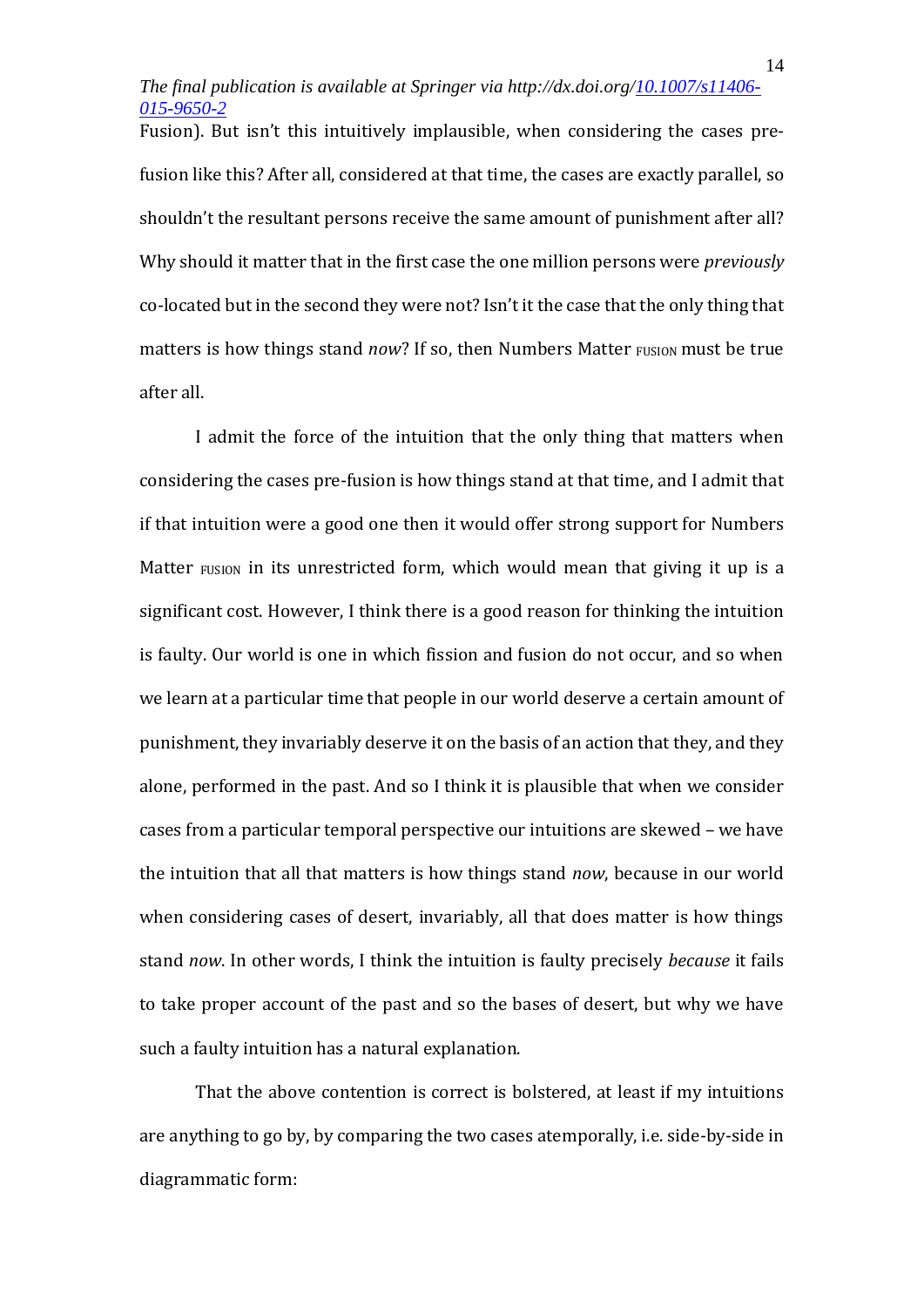

The picture depicts the very same situation that we just now considered from a temporal perspective, yet it is certainly not clear to me when considering this picture that Dorothy and the resultant person in Multi Fusion deserve the same amount of punishment; the intuition has lost its strength. It seems to me that when we consider this case from the temporal perspective we lose sight of the importance that keeping track of the bases of desert has, and considering the diagram helps us in this respect. If this hypothesis is right, it should also hold in the comparison between First Angela Divides and Ordinary Fusion. And it does indeed seem to hold.

Earlier we saw that a crucial part of Pummer's argument is that Dorothy and Carol deserve the same amount of punishment. He establishes this by presenting First Angela Divides and Ordinary Fusion atemporally, side-by-side in diagrammatic form. In effect, he asks us to share his intuition that in the two cases, presented in such a manner, both of the resultant persons deserve the same amount of punishment. But now consider this situation from a temporal perspective, pre-fusion once more. Considered as such, First Angela Divides is one in which there are one million and one persons present, one million of whom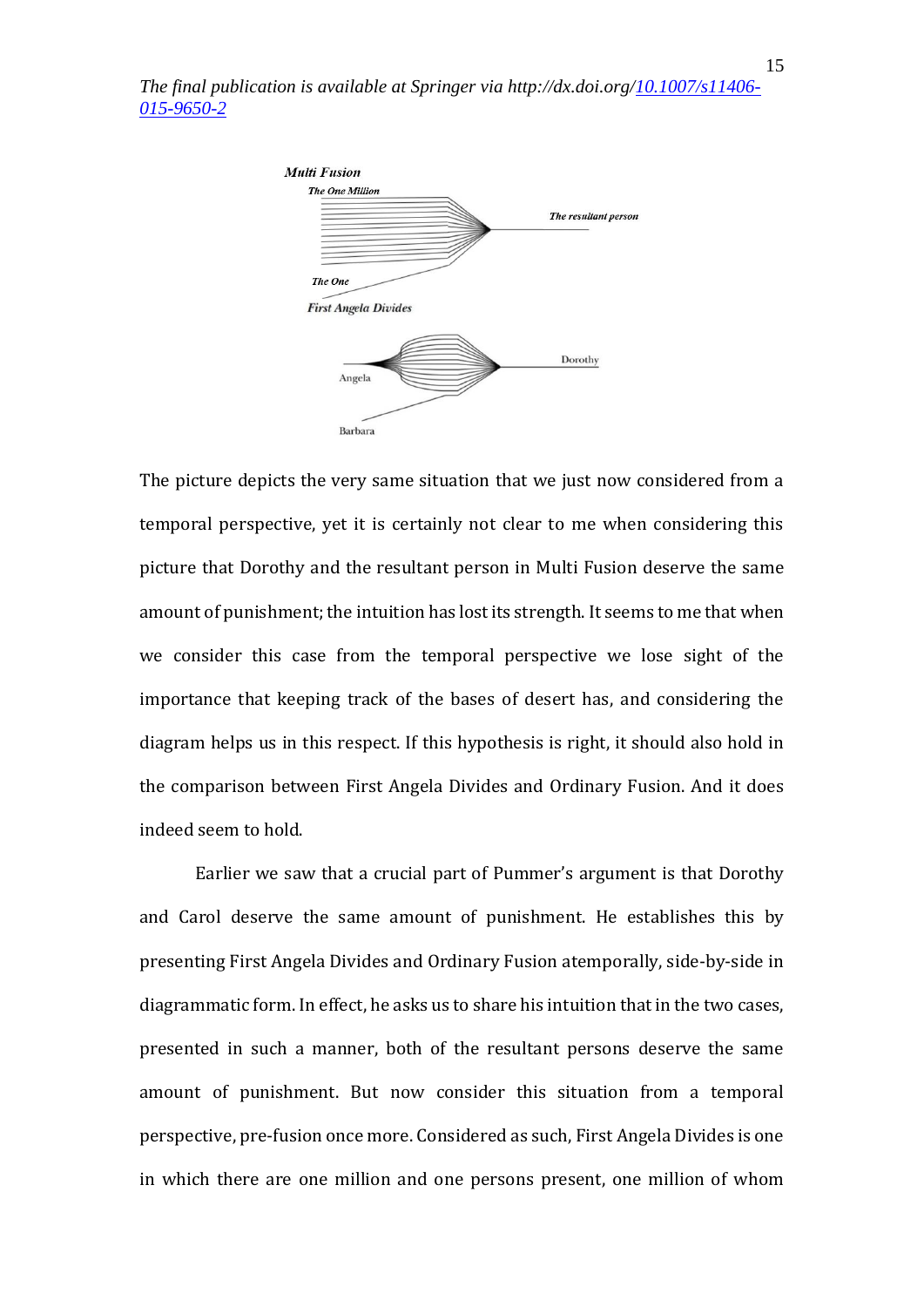deserve twenty years of punishment and one of whom deserves fifteen, and ordinary Fusion is a case in which there are two persons present, one of whom deserves fifteen years of punishment and one of whom deserves twenty. What is the correct thing to say, from this particular temporal perspective? Pummer's answer is: when the fusions take place the resultant person in First Angela Divides (i.e. Dorothy) will deserve the same amount of punishment as the resultant person in Ordinary Fusion (i.e. Carol). But here we can raise analogous questions to those we raised above when comparing First Angela Divides with Multi Fusion from a temporal perspective: Isn't this intuitively implausible, when considering the cases pre-fusion like this? After all, considered at that time, the cases are not at all alike – in the first case there are one million persons who deserves twenty years of punishment, but in the second there is only one person, so shouldn't the resultant person is the first case be given more punishment than the one in the second? Why should it matter that in the first case the one million persons were previously co-located but in the second they were not? Isn't it the case that the only thing that matters is how things stand *now*?

The intuitions that we have, then, when comparing cases from a temporal perspective conflict with those we have when considering them atemporally. In such cases at least one intuition must be faulty, and I have given reasons for thinking the fault is with the temporal intuitions. So replacing Numbers Matter FUSION with Numbers Matter FUSION\* comes at the cost of giving up on an intuition that is plausibly faulty anyway, which is very little cost at all.<sup>4</sup>

1

<sup>&</sup>lt;sup>4</sup> Incidentally, Numbers Matter FUSION (which, remember, is (ii) of the Fusion Problem) implies both (1.) Dorothy deserves the same punishment as the resultant person in Multi Fusion, and (2.) Carol deserves less punishment than the resultant person in Multi Fusion. But (1.), (2.) and (i) of the Fusion Problem (i.e. Dorothy deserves the same punishment as Carol) are mutually inconsistent. So, no matter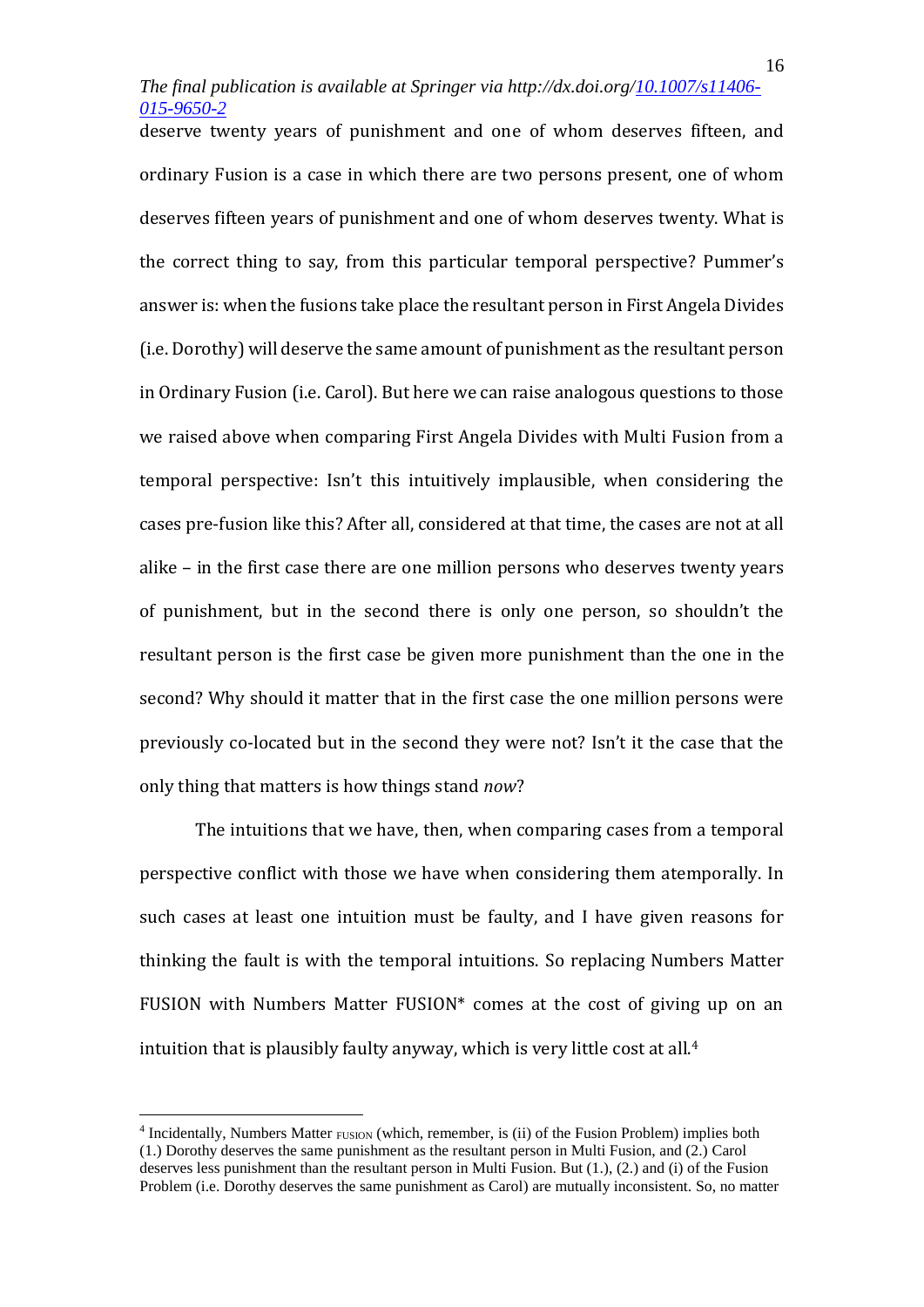There is one last matter that is worth considering. In the course of giving his argument Pummer also considers cases in which we must (for some reason) give an equal amount X of punishment to each member of a set in which one member deserves fifteen years of punishment and each of the other *n* members deserves twenty years each. He endorses the following principle (from which Numbers Matter FUSION is derived):

**Numbers Matter.** There is some number *n* such that X should be greater than what X should be if instead *n* were 1.

In rejecting Numbers Matter FUSION in favour of Numbers Matter FUSION\* must I also reject Numbers Matter?<sup>5</sup> One might think the answer is yes if we allow Numbers Matter to apply in every range of possible cases. Consider one such range, *viz.* those cases involving a person *p0* who deserves fifteen years of punishment on the basis of a single act *β* and *n* other persons each of whom deserves twenty years of punishment on the basis of a single act *α* (First Angela Divides, pre-fusion, is such a case). In the actual world, where fission never occurs, *n* is always equal to 1. But if we consider cases in which a single person performs an act deserving of 20 years

1

what one says regarding (iii) of the Fusion Problem (i.e. Division Multiplies Desert), if one maintains Desert one must reject either (i) or (ii).

<sup>&</sup>lt;sup>5</sup> Incidentally, I don't think Numbers Matter actually has anything to do with Desert. I am inclined to say that in the cases that it applies to each person *deserves* exactly the same amount of punishment as they would deserve were we able to give them as much individual punishment as we wanted (so, no matter how large *n* is, each *n* still deserves *twenty* years of punishment). It is just that, in such cases, we have no way to give everyone the punishment they deserve. The issue here, then, seems to me to be one of fairness, i.e. the issue is how to punish each fairly *given* that each deserves a certain amount of punishment. Cases like First Angela Divides, by contrast, concern how much punishment we should give to a *single* person, and so do concern issues of desert. At any rate, I here concede for the sake of argument that Numbers Matter does concern Desert, i.e., I concede for the sake of argument that our intuitions about how much punishment we should give to each person are intuitions not about fairness but about how much punishment they deserve.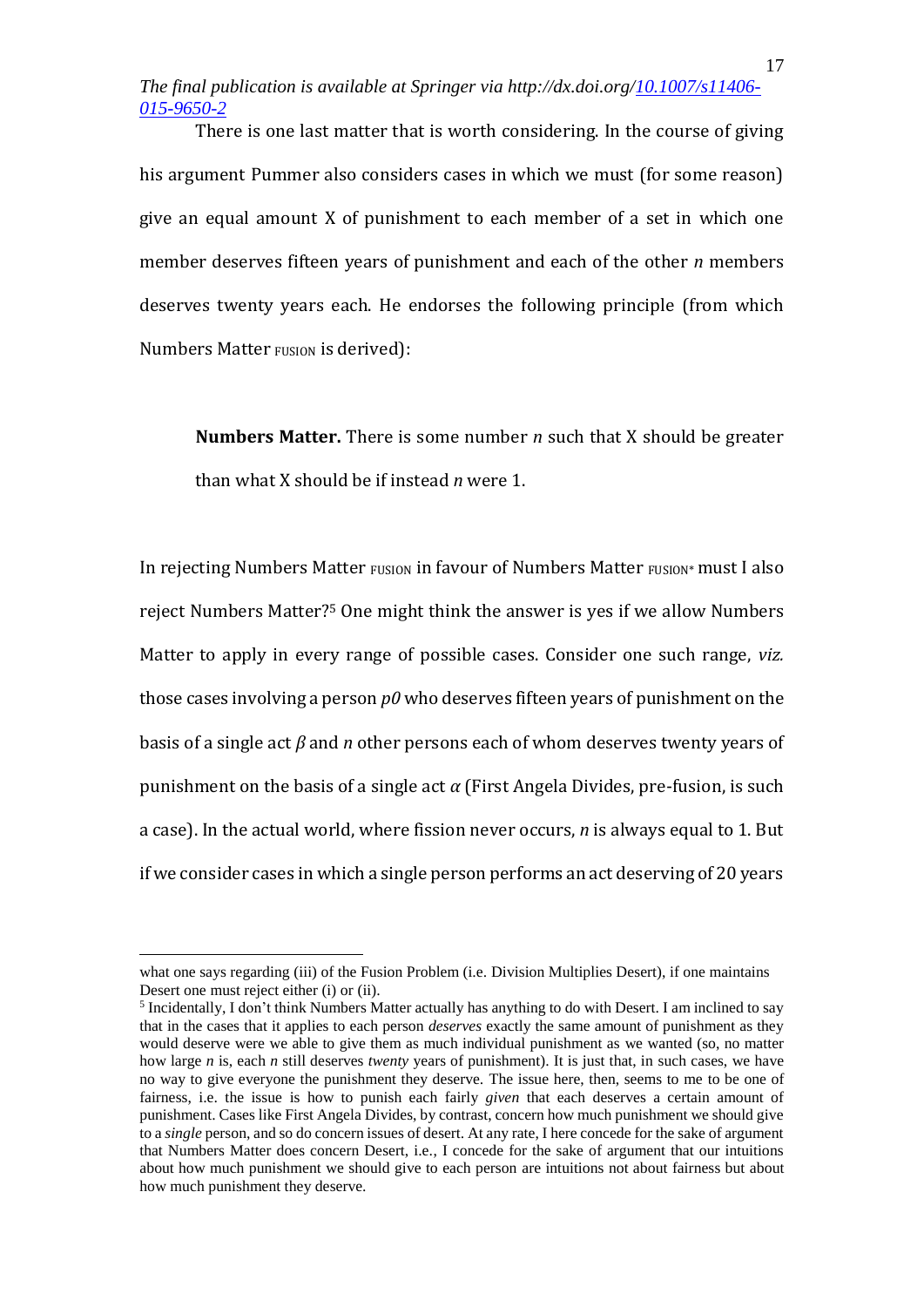of punishment and then divides into *n* fission products, *n* can be arbitrarily large. I believe that in cases like this, if *n* is high enough, the amount of punishment we should give to each member of the set is greater than it should be if *n*=1 (i.e. in a case in which fission does not take place). But shouldn't I deny this given that in this case too there are only *two* wrong acts (i.e.  $\alpha$  and  $\beta$ ) committed in the past? The answer is no. This case is entirely different from cases like First Angela Divides. In cases like First Angela Divides, post-fusion, there is only a *single* person present, and we must decide how much punishment she deserves (thus, the only relevant considerations are which acts she deserves punishment for). In the cases presently under consideration, by contrast, there are *many* persons present, and we must decide how much punishment each of them deserves based not only on the wrong acts *they* are responsible for, but also on the basis of the wrong acts that *others* are responsible for. And these are *additional* relevant considerations. In short, numbers really do matter, but the number that matters is the number of *persons* we are considering as being due punishment. In the cases under consideration that number can be arbitrarily high. But in cases like First Angela Divides, that number is always equal to 1.

## **5. Conclusion**

In his conclusion Pummer states that he has given us some reason to rethink Desert. He says:

A *possible* conclusion to draw is that the division and fusion cases I have discussed here reveal the fact that we simply ought to deny Desert. It is not clear that this is the right conclusion to draw, but it does seem to be a